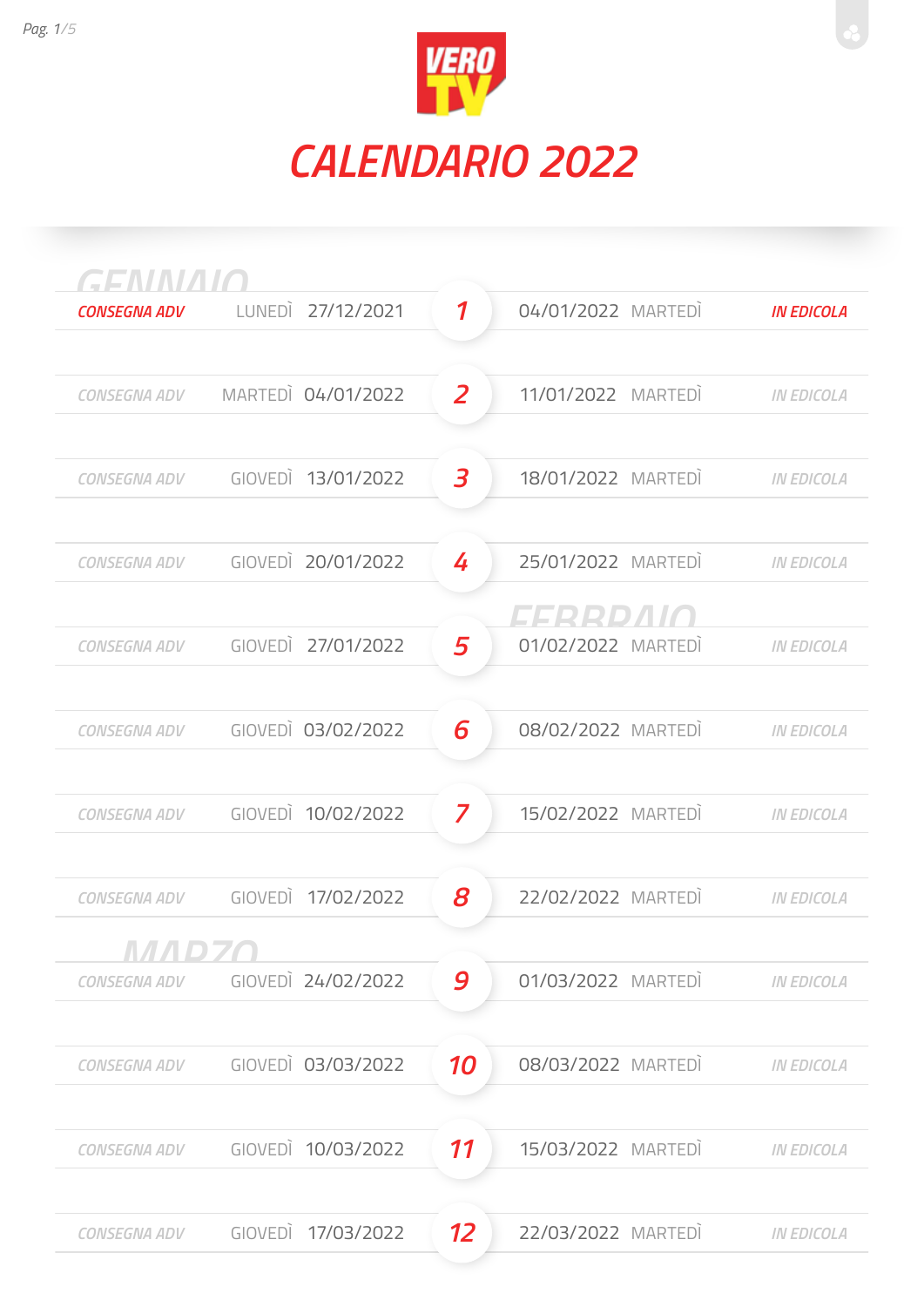



| <b>CONSEGNA ADV</b> |        | GIOVEDI 24/03/2022 | 13        | 29/03/2022 MARTEDI | <b>IN EDICOLA</b> |
|---------------------|--------|--------------------|-----------|--------------------|-------------------|
|                     |        |                    |           | <i>ADDII E</i>     |                   |
| CONSEGNA ADV        |        | GIOVEDI 31/03/2022 | 14        | 05/04/2022 MARTEDI | <b>IN EDICOLA</b> |
|                     |        |                    |           |                    |                   |
| CONSEGNA ADV        |        | GIOVEDI 07/04/2022 | 15        | 12/04/2022 MARTEDI | <b>IN EDICOLA</b> |
| <b>CONSEGNA ADV</b> |        | GIOVEDI 14/04/2022 | 16        | 19/04/2022 MARTEDI | <b>IN EDICOLA</b> |
| <b>CONSEGNA ADV</b> |        | GIOVEDI 18/04/2022 | 17        | 26/04/2022 MARTEDI | <b>IN EDICOLA</b> |
|                     | MAGGIO |                    |           |                    |                   |
| <b>CONSEGNA ADV</b> |        | GIOVEDI 25/04/2022 | 18        | 03/05/2022 MARTEDI | <b>IN EDICOLA</b> |
| <b>CONSEGNA ADV</b> |        | GIOVEDI 05/05/2022 | 19        | 10/05/2022 MARTEDI | <b>IN EDICOLA</b> |
| <b>CONSEGNA ADV</b> |        | GIOVEDI 12/05/2022 | 20        | 17/05/2022 MARTEDI | <b>IN EDICOLA</b> |
| CONSEGNA ADV        |        | GIOVEDI 19/05/2022 | 21        | 24/05/2022 MARTEDI | <b>IN EDICOLA</b> |
| <b>CONSEGNA ADV</b> |        | GIOVEDI 26/05/2022 | <b>22</b> | 31/05/2022 MARTEDI | <b>IN EDICOLA</b> |
|                     |        |                    |           | GILIGNO            |                   |
| <b>CONSEGNA ADV</b> |        | GIOVEDI 02/06/2022 | 23        | 07/06/2022 MARTEDI | <b>IN EDICOLA</b> |
| <b>CONSEGNA ADV</b> |        | GIOVEDI 09/06/2022 | 24        | 14/06/2022 MARTEDI | <b>IN EDICOLA</b> |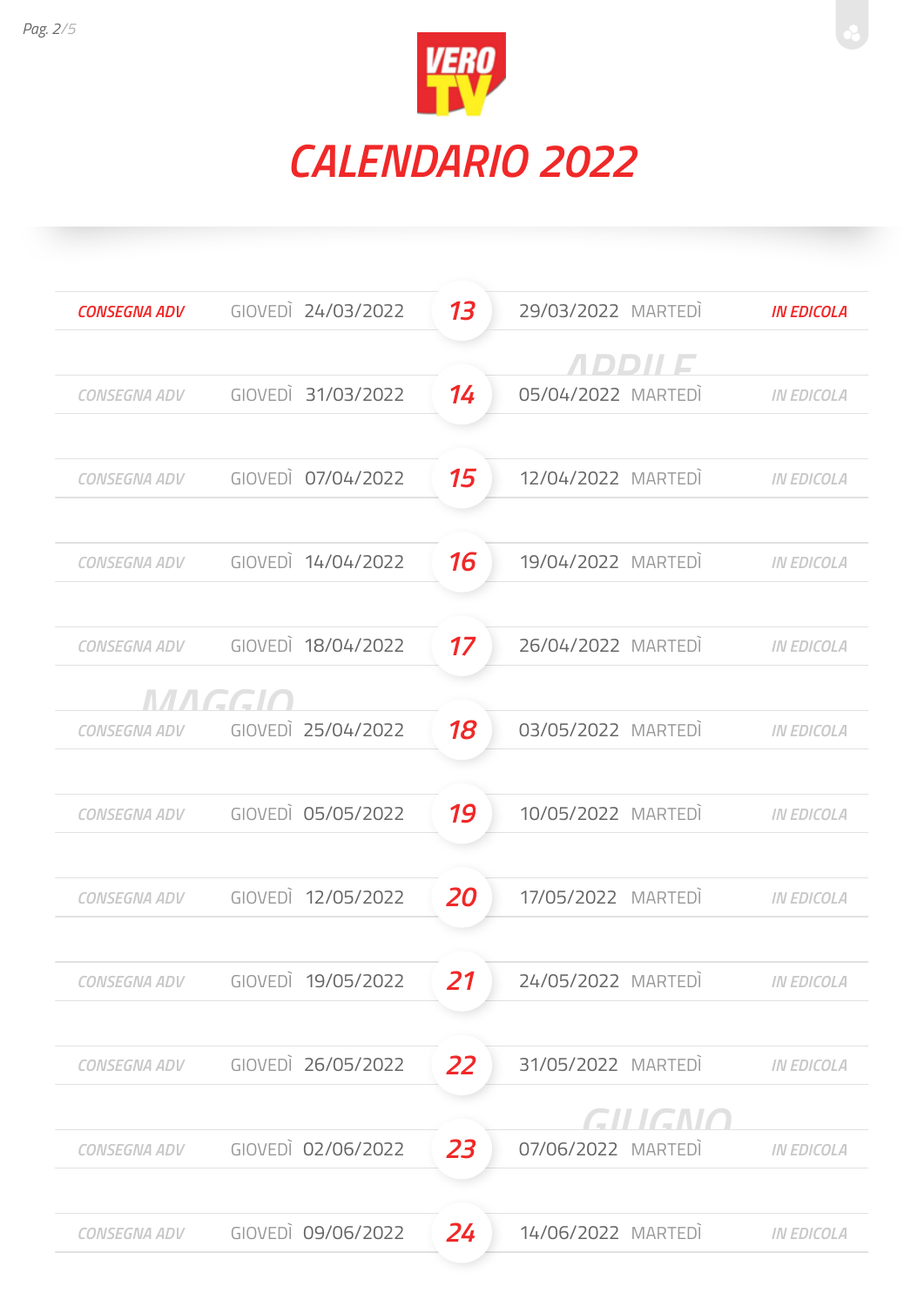



| <b>CONSEGNA ADV</b> | GIOVEDI 16/06/2022 | 25 | 21/06/2022 MARTEDI | <b>IN EDICOLA</b> |
|---------------------|--------------------|----|--------------------|-------------------|
|                     |                    |    |                    |                   |
| <b>CONSEGNA ADV</b> | GIOVEDI 23/06/2022 | 26 | 28/06/2022 MARTEDI | <b>IN EDICOLA</b> |
|                     |                    |    |                    |                   |
| CONSEGNA ADV        | GIOVEDI 30/06/2022 | 27 | 05/07/2022 MARTEDI | <b>IN EDICOLA</b> |
|                     | <i>FIJGETIC</i>    |    |                    |                   |
| <b>CONSEGNA ADV</b> | GIOVEDI 07/07/2022 | 28 | 12/07/2022 MARTEDI | <b>IN EDICOLA</b> |
|                     |                    |    |                    |                   |
| CONSEGNA ADV        | GIOVEDI 14/07/2022 | 29 | 19/07/2022 MARTEDI | <b>IN EDICOLA</b> |
|                     |                    |    |                    |                   |
| <b>CONSEGNA ADV</b> | GIOVEDI 21/07/2022 | 30 | 26/07/2022 MARTEDI | <b>IN EDICOLA</b> |
|                     |                    |    |                    |                   |
| <b>CONSEGNA ADV</b> | GIOVEDI 28/07/2022 | 31 | 02/08/2022 MARTEDI | <b>IN EDICOLA</b> |
|                     |                    |    | EAC                |                   |
| <b>CONSEGNA ADV</b> | GIOVEDI 04/08/2022 | 32 | 09/08/2022 MARTEDI | <b>IN EDICOLA</b> |
|                     |                    |    |                    |                   |
| CONSEGNA ADV        | GIOVEDI 04/08/2022 | 33 | 16/08/2022 MARTEDI | <b>IN EDICOLA</b> |
|                     |                    |    |                    |                   |
| <b>CONSEGNA ADV</b> | GIOVEDI 04/08/2022 | 34 | 23/08/2022 MARTEDI | <b>IN EDICOLA</b> |
|                     |                    |    |                    |                   |
| <b>CONSEGNA ADV</b> | GIOVEDI 04/08/2022 | 35 | 30/08/2022 MARTEDI | <b>IN EDICOLA</b> |
|                     | SETTEMRDE          | 36 |                    |                   |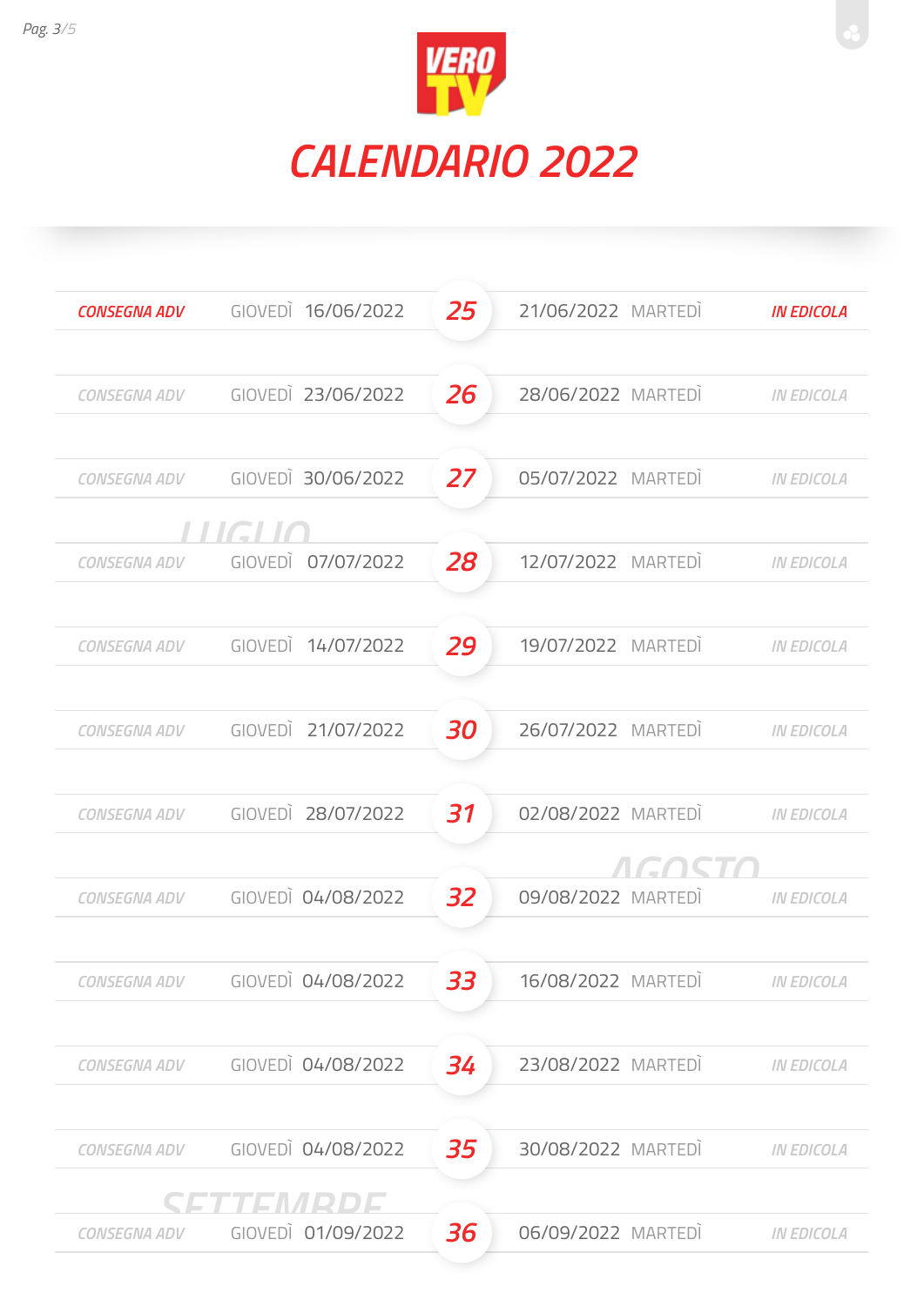



| <b>CONSEGNA ADV</b> | GIOVEDI 08/09/2022                  | 37 | 13/09/2022 MARTEDI | <b>IN EDICOLA</b> |
|---------------------|-------------------------------------|----|--------------------|-------------------|
| CONSEGNA ADV        | GIOVEDI 15/09/2022                  | 38 | 20/09/2022 MARTEDI | <b>IN EDICOLA</b> |
| CONSEGNA ADV        | GIOVEDI 22/09/2022                  | 39 | 27/09/2022 MARTEDI | <b>IN EDICOLA</b> |
| <b>CONSEGNA ADV</b> | GIOVEDI 29/09/2022                  | 40 | 04/10/2022 MARTEDI | <b>IN EDICOLA</b> |
| CONSEGNA ADV        | GIOVEDI 06/10/2022                  | 41 | 11/10/2022 MARTEDI | <b>IN EDICOLA</b> |
| <b>CONSEGNA ADV</b> | GIOVEDI 13/10/2022                  | 42 | 18/10/2022 MARTEDI | <b>IN EDICOLA</b> |
| CONSEGNA ADV        | GIOVEDI 20/10/2022                  | 43 | 25/10/2022 MARTEDI | <b>IN EDICOLA</b> |
| CONSEGNA ADV        | NIANISMIPIDIS<br>GIOVEDI 27/10/2022 | 44 | 01/11/2022 MARTEDI | <b>IN EDICOLA</b> |
| CONSEGNA ADV        | GIOVEDI 03/11/2022                  | 45 | 08/11/2022 MARTEDI | <b>IN EDICOLA</b> |
| <b>CONSEGNA ADV</b> | GIOVEDI 10/11/2022                  | 46 | 15/11/2022 MARTEDI | <b>IN EDICOLA</b> |
| <b>CONSEGNA ADV</b> | GIOVEDI 17/11/2022                  | 47 | 22/11/2022 MARTEDI | <b>IN EDICOLA</b> |
| <b>CONSEGNA ADV</b> | GIOVEDI 24/11/2022                  | 48 | 29/11/2022 MARTEDI | <b>IN EDICOLA</b> |